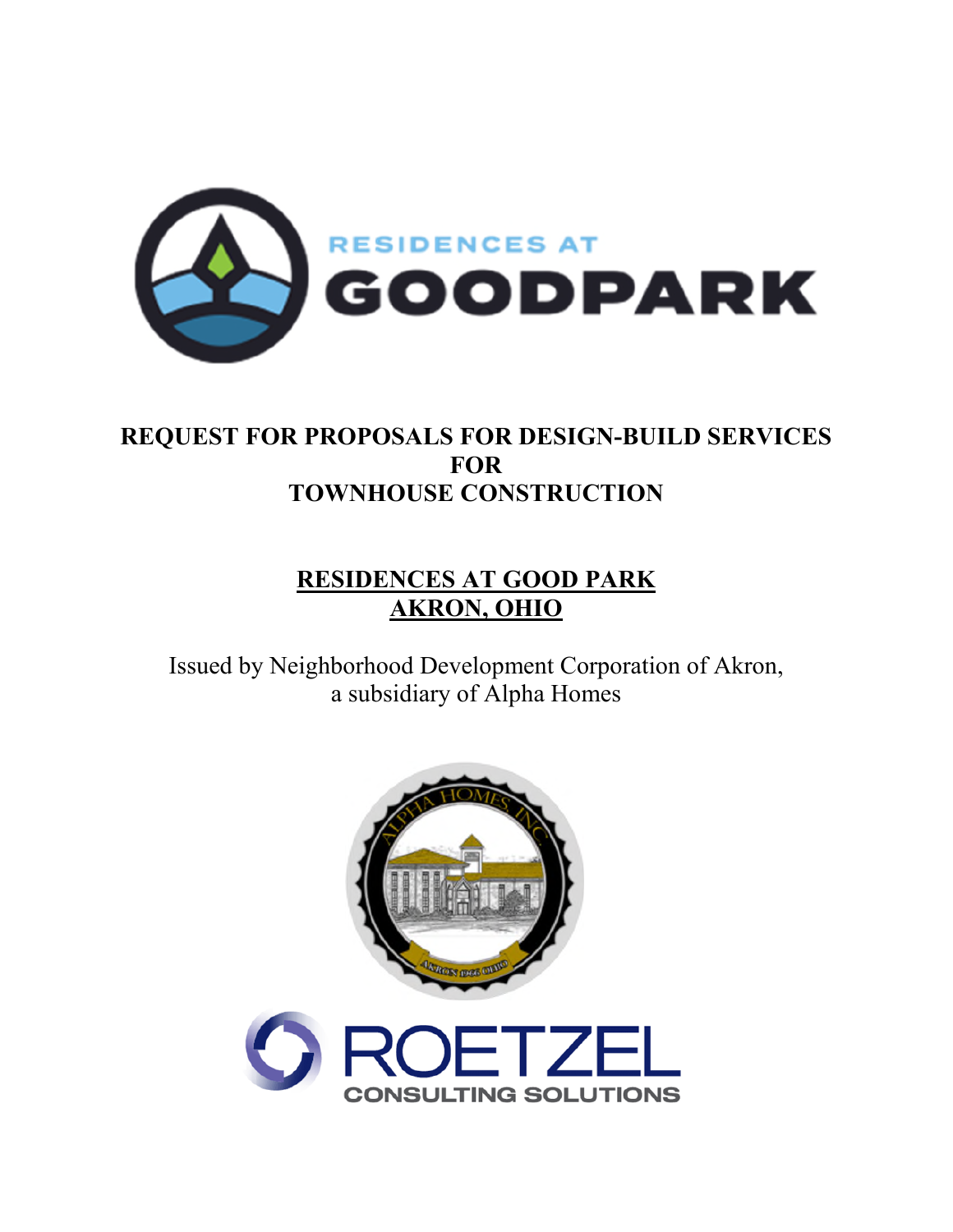## **I. INTRODUCTION**

Neighborhood Development Corporation of Akron ("NDC"), a subsidiary of Alpha Homes, is issuing this Request for Proposals ("RFP") seeking qualified design-build firms/teams ("Design-Build Firm") to complete the final design and construction of 42 townhouse units as part of the Residences at Good Park project. The successful firm will enter into an AIA design-build cost plus contract (AIA 141-2014) with NDC.

This RFP is being issued in conjunction with an RFP for Infrastructure and Site Improvement Construction Services for the Residences at Good Park. Prospective respondents may respond to either (i) this RFP, (ii) the Infrastructure and Site Improvement Construction Services RFP, or (iii) both RFPs. If responding to both RFPs, respondents may provide separate proposals for each RFP, or may submit a combined proposal.

#### **About the Residences at Good Park Project**

The Residences at Good Park is a residential market-rate development project lead by NDC, on behalf of Alpha Homes, in conjunction with the City of Akron, Ohio.

The project is located on the site of the former Perkins Middle School on 16.5 acres in West Akron. The site is located less than one mile from I-77, adjacent to Good Park Golf Course, within walking distance to St. Sebastian K-8 school and close to major employers and retail amenities.

The entire project will consist of 89 units all for sale. Of these units, 42 will be market-rate townhouses, 23 will be single-family detached residences arranged around a central park, and 24 will be large, buildable lots intended for custom-built single-family detached residences. The first phase of the project will involve the construction of all infrastructure and site improvements and the development and sale of the 42 townhouse units and 24 buildable lots. The second, future phase, will involve the development and sale of the 23 park-side residences [please note that we are not soliciting proposals for the construction of the 23 park-side residences at this time].

The Residences at Good Park presents a unique opportunity for the community. The project site provides a rare opportunity to bridge the adjoining neighborhoods with a new subdivision, leverage the existing community asset of Good Park Golf Course and attract a diverse range of buyers from young families to retirees.

This RFP includes the following enclosures:

 The **"Criteria Package"** that consists of schematic design of townhouses completed by City Architecture.

## **II. TOWNHOUSE DESIGN AND CONSTRUCTION SCOPE**

NDC is seeking a Design-Build Firm to complete the final design and construct townhouses as depicted in the enclosed Criteria Package for the Residences at Good Park. Specifically, the townhouses consist of six (6) buildings with a total of 42 units of various square footage (total square footage of the 42 units is 61,968 sf).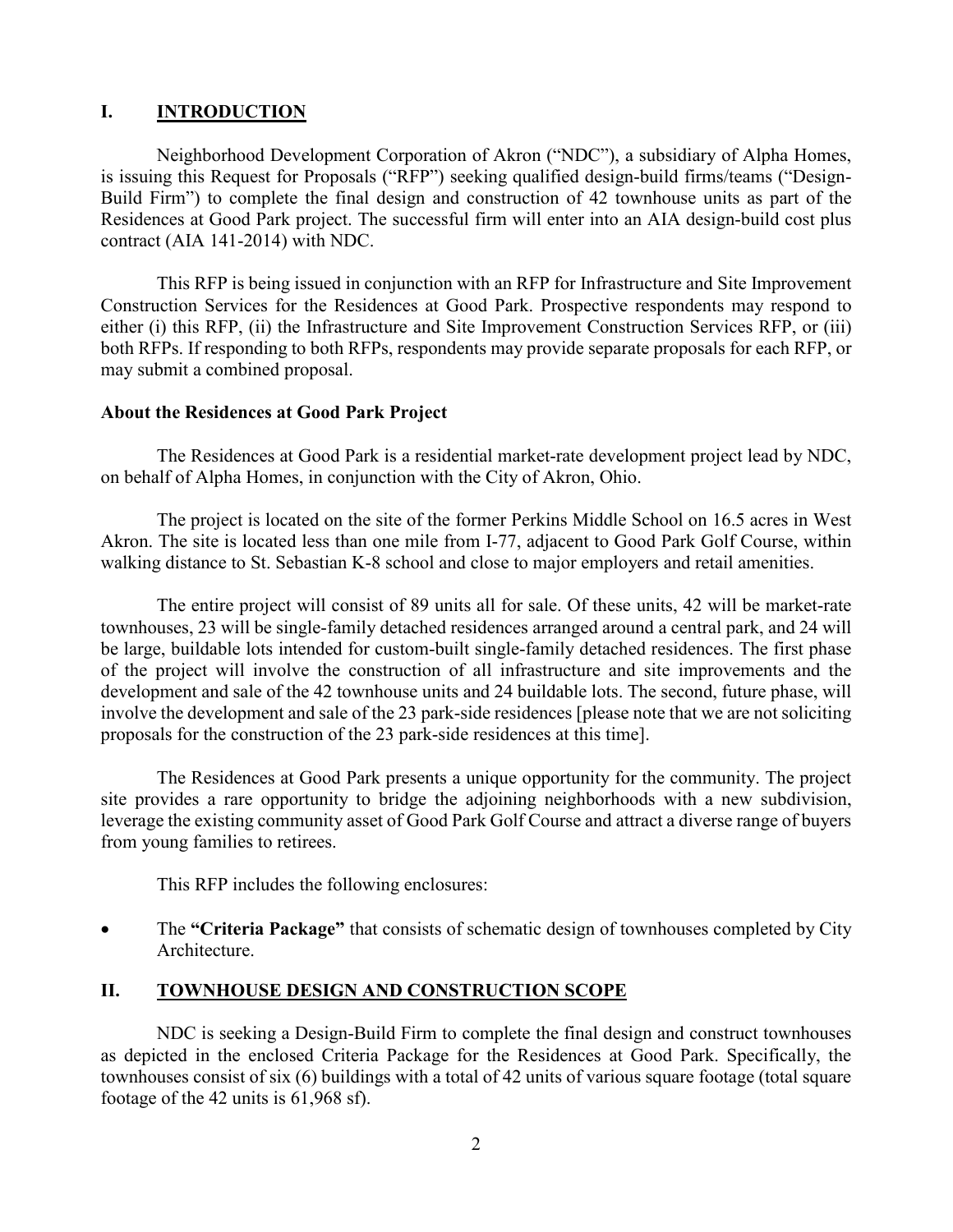The specific scope includes, but is not limited to:

- Review the Criteria Package
- Review site data
- Determine and provide schedule of work for design and construction
- Submit list of required permits
- Secure work area and provide for continued access to the facility
- Create and provide operations and maintenance manual
- Provide ongoing progress reports
- Attend meetings as needed with owner
- Provide as-constructed drawings
- Perform the following design services:
	- Using the Criteria Package as guidance, undertake and complete the final design of the townhouse buildings and units, including all internal and external components, and any site improvements such as driveways, walks and landscaping, and submit the same to NDC for approval
	- Produce construction drawings of the townhouse units and submit the same for approval by NDC and all proper regulatory authorities
- Perform the following construction services in accordance with the final design and construction drawings:
	- Undertake all necessary site improvements such as excavation fine grading, landscaping and installation of driveways and walks
	- Perform all external and internal improvements for all six (6) townhouse buildings, consisting of 42 townhouse units.
- Please note that, to the extent possible, NDC desires to provide the purchasers of the 42 townhouses with the ability to upgrade fixtures, finishes, etc. within their respective townhouse unit. Proposers should detail plans/process for incorporating such optional fixtures, finishes, etc. into the design and construction process.

NDC has budgeted \$8,500,000, including contingency, for the townhouse final design and construction.

The selected Design-Build Firm shall be prepared to begin work expeditiously with an anticipated Spring 2022 ground breaking ceremony and commencement of construction in Summer 2022.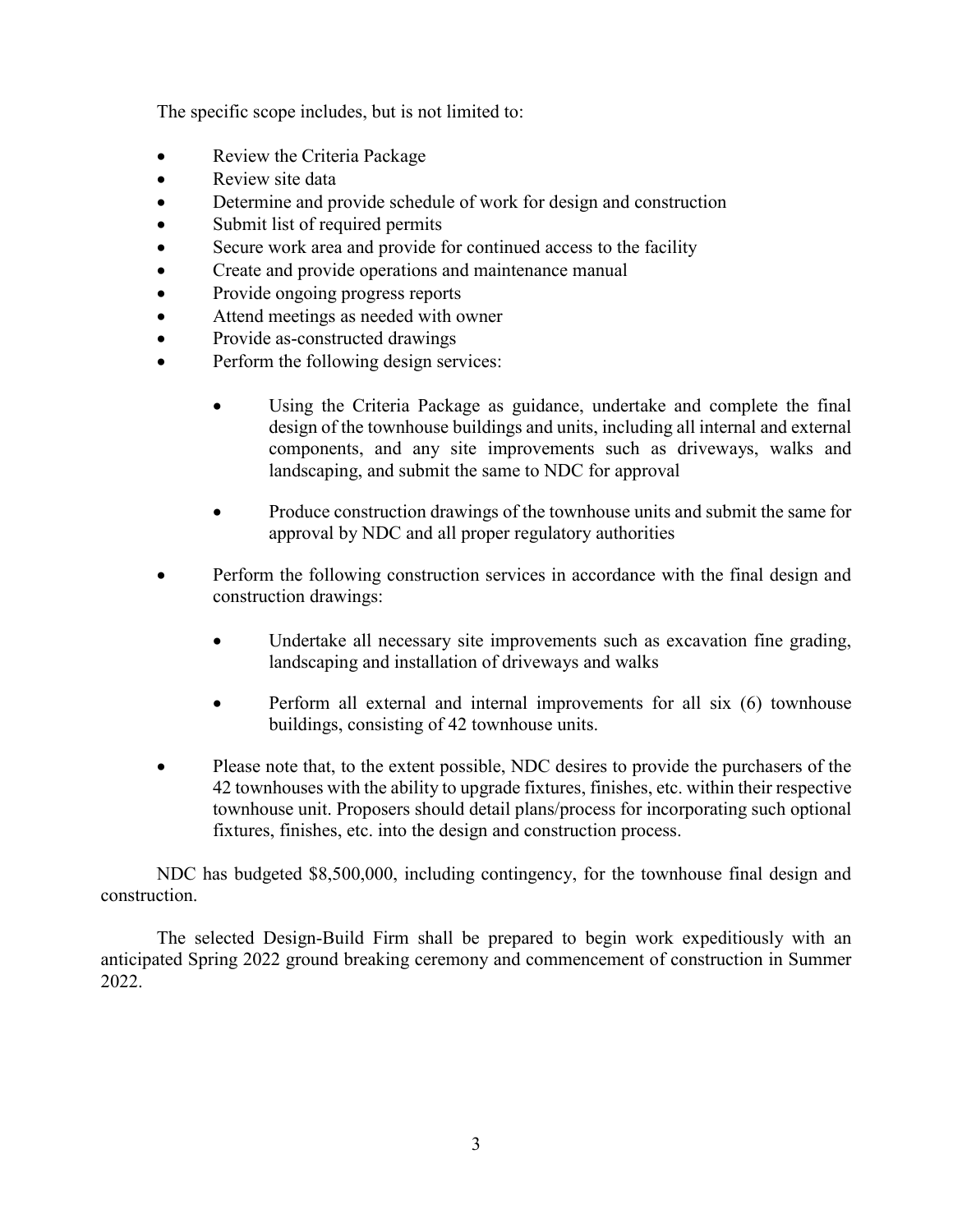#### **III. SERVICE REQUIREMENTS**

The Design-Build Firm will be responsible for engaging all sub consultants and subcontractors necessary to complete all work, and for monitoring subcontractors' cost estimating, value engineering, budget control, scheduling and job site safety.

The selected Design-Build Firm must provide evidence of required insurance listing NDC as additional insured. The contractor shall provide evidence of the following insurances, provided by companies licensed in Ohio and acceptable to NDC:

- General Liability Insurance \$2,000,000 General Aggregate \$2,000,000 Products/Completed Operations Aggregate \$1,000,000 Personal/Advertising Injury \$1,000,000 Each Occurrence
- Worker's Compensation Ohio Statutory Coverage Employers' Liability – Basic Coverage
- Commercial Automobile Insurance \$1,000,000 Each Accident
- Excess Liability Insurance \$2,000,000 General Aggregate \$2,000,000 Each Occurrence

The Design-Build Firm will be required to post performance bond to ensure completion of the project.

The respondent must demonstrate to NDC that the Design-Build Firm includes expertise that is clearly relevant to the work contemplated.

The project was designed to include community engagement. NDC will engage neighbors and prospective homeowners who are employed in and around the Residences at Good Park community. NDC anticipates receiving feedback regarding architectural style, amenities, colors, layout, parking and landscaping. This information will be provided to the selected Design-Build Firm. NDC expects the selected Design-Build Firm to incorporate community feedback into final design and construction. Additionally, any design of the townhouse units and buildings shall conform to the architectural style set forth in the Criteria Package and the architectural style and components approved by the City of Akron.

## **IV. SUBMITTAL REQUIREMENTS**

## **A. Proposal Requirements**

Proposals shall be organized in the following manner: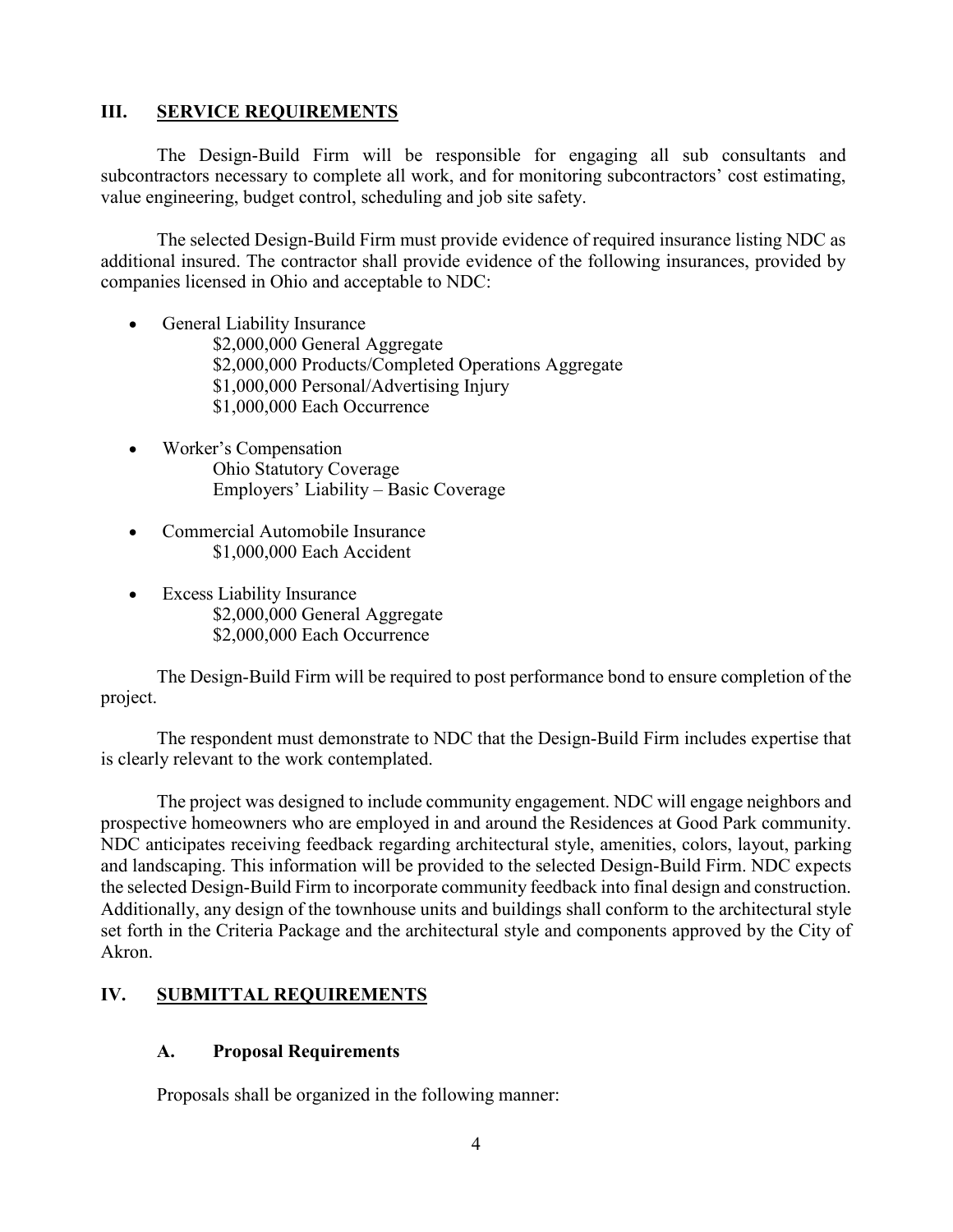## **1. Letter of Interest/Contact Information**

The letter should include the name, address, phone number, and email of the individual responsible for overseeing the project. If respondents respond as a team, respondent must identify team members as well as the key point of contact. Each person's role and responsibilities must be identified.

## **2. Experience**

- Description of the Design-Build Firm's experience include the names of all personnel and their education and previous experiences. This shall include all firms/known contractors and associated personnel partnering in this project who will be assigned to work with NDC.
- Design-Build Firm's years of operation State the number of years the firm has been involved in the home-building industry, and the volume of units built and delivered over the last five years, especially in Northeast, Ohio.
- Examples of Past Projects Provide images and description of past projects to demonstrate experience with projects of a similar nature. Also describe the Design-Build Firm's experience working with local municipalities to secure building permits and working with local inspectors.
- Accreditation or Related Licenses Describe any relevant accreditations or licenses held with regard to this project or to the production of housing. Include copies of any professional certifications with the proposal.

## **3. Description of Proposed Services**

Please include a narrative describing the Design-Build Firm's approach to completing the design and construction of the townhouses. To allow NDC to evaluate concepts and capacity, respondents may provide renderings or plans which clearly communicate their design ideas and plan for the development of the structure as well as a narrative.

This section should also include detailed information about managing the project and provide a timeline from start to completion.

## **4. Total Budget**

Provide a project development budget as outlined below:

| <b>Categories</b>                                                                                        | <b>Estimate</b> |
|----------------------------------------------------------------------------------------------------------|-----------------|
|                                                                                                          |                 |
| Design<br>(final design through construction drawings, permits, inspections,<br>professional fees, etc.) |                 |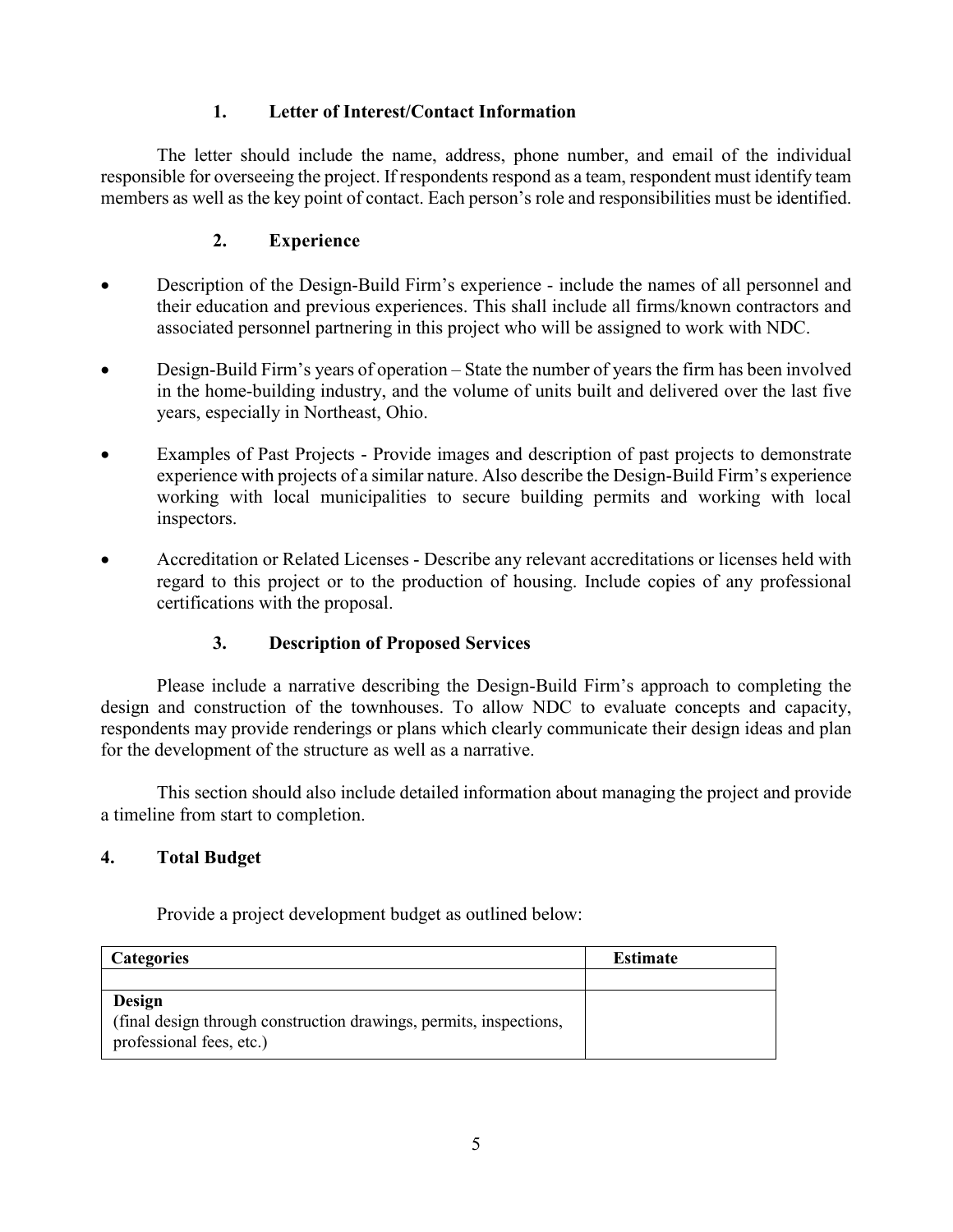| <b>Construction – Required Site Preparation</b><br>(utility connections, excavation, fine grading, driveways, walks,<br>seeding, landscaping) |  |
|-----------------------------------------------------------------------------------------------------------------------------------------------|--|
| <b>Construction - Interior and Exterior Installation and Delivery</b>                                                                         |  |
| <b>Builder's Overhead</b>                                                                                                                     |  |
| (bond premiums, insurance, general requirements, etc.)                                                                                        |  |
| Fee                                                                                                                                           |  |
| (cost-plus fee to perform the contract $-$ may proposed fixed price or<br>percentage fee)                                                     |  |
| <b>Total</b>                                                                                                                                  |  |
|                                                                                                                                               |  |
|                                                                                                                                               |  |

#### **5. Community Involvement/Differentiators**

Description of your involvement with the local community. Any key differentiators about your company including certifications as MBE, DBE, WBE, etc. or partnering/venture relationships with those types of firms that would help advance inclusive purchasing initiatives.

## **6. Conflicts of Interest**

Disclosure of any familial or business relationships with NDC or any other conflicts of interest.

#### **7. References**

Provide a minimum of three complete references (name, title, address, phone number, and email) that NDC may contact to verify services rendered or currently being provided.

Please note, this RFP is designed to provide interested respondents with basic information to submit a proposal that will meet the minimum requirements. It is not intended to limit a proposal's content or exclude any relevant or essential data. Respondents are encouraged to expand upon the minimum requirements of the RFP.

#### **B. Submission Instructions**

Please submit your proposal via email PDF attachment to Jennifer Varhola of Roetzel Consulting Solutions at jvarhola@ralaw.com by **5:00PM EST** on **Wednesday**, **February 16, 2022**.